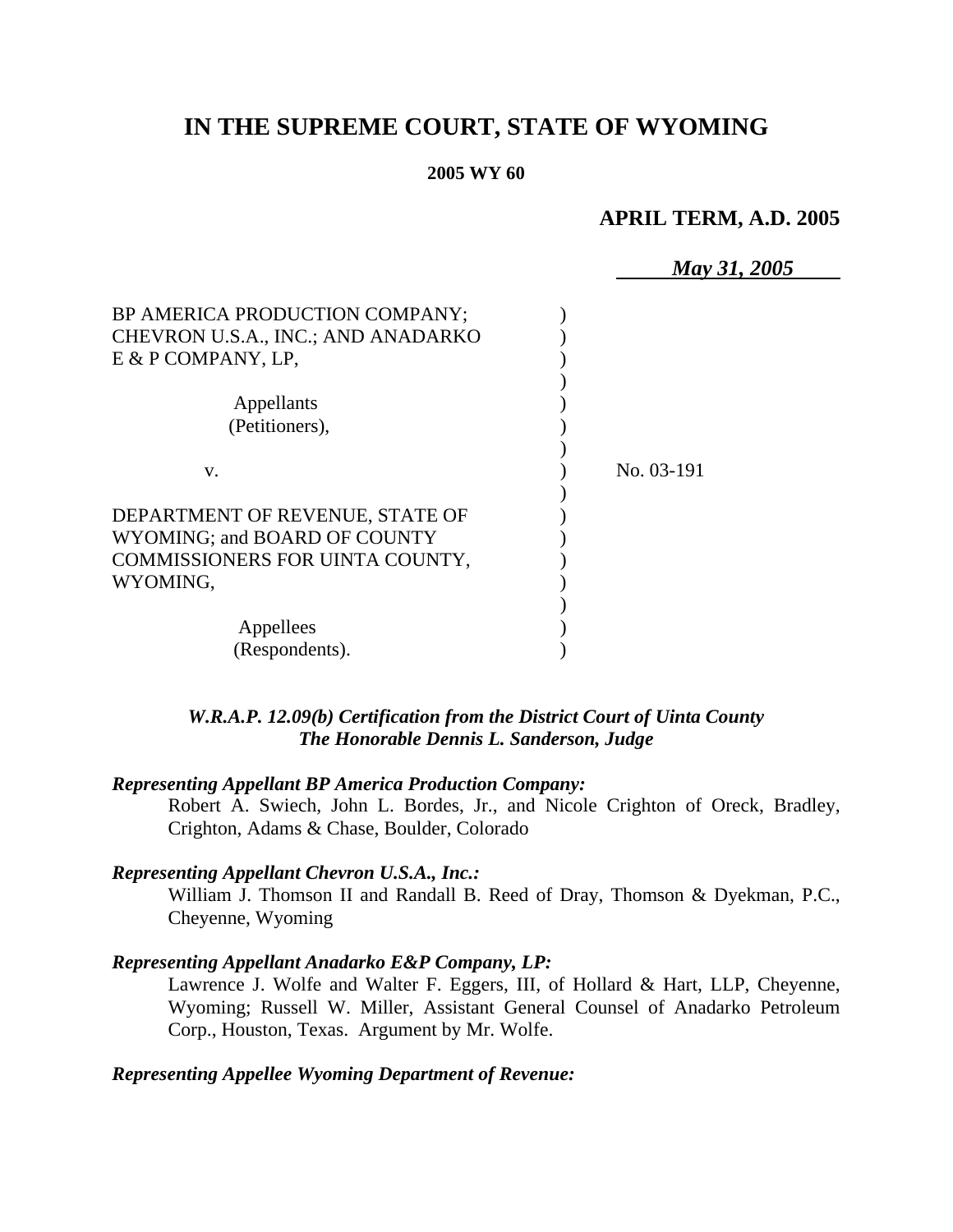Patrick J. Crank, Wyoming Attorney General; Michael L. Hubbard, Deputy Attorney General; Karl D. Anderson, Senior Assistant Attorney General; Martin L. Hardsocg, Senior Assistant Attorney General, Cheyenne, Wyoming. Argument by Mr. Anderson.

#### *Representing Appellee Board of County Commissioners of Uinta County:*

Bruck A. Salzburg of Freudenthal, Salzburg & Bonds, P.C., Cheyenne, Wyoming

**Before HILL, C.J., and GOLDEN, LEHMAN,\* KITE, and VOIGT, JJ.** 

\* Justice Lehman concurred prior to his death on December 10, 2004

**NOTICE: This opinion is subject to formal revision before publication in Pacific Reporter Third. Readers are requested to notify the Clerk of the Supreme Court, Supreme Court Building, Cheyenne, Wyoming 82002, of any typographical or other formal errors so that correction may be made before final publication in the permanent volume.**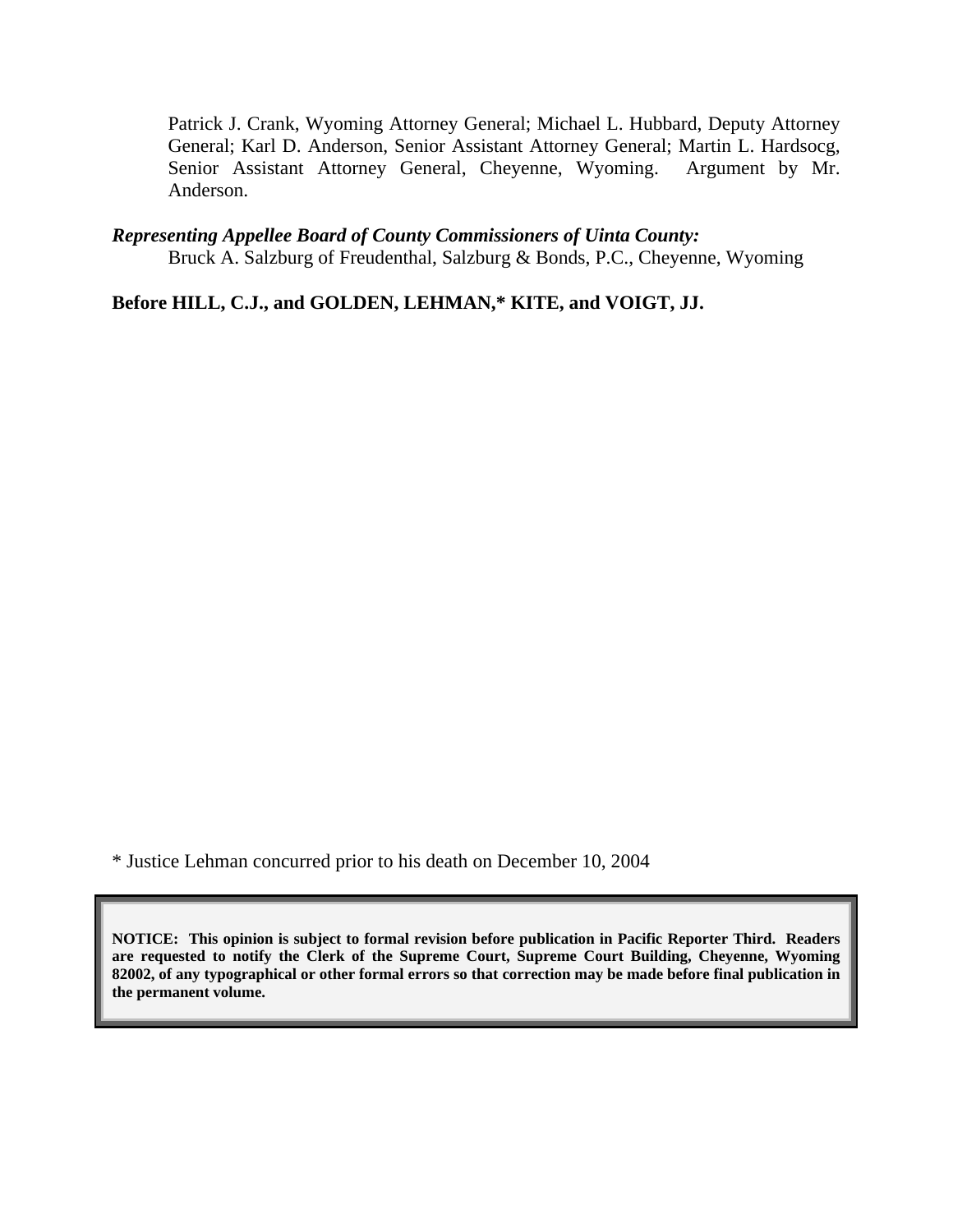## **GOLDEN**, Justice.

[¶1] BP America Production Company, Chevron USA, Inc., and Anadarko E & P Co. LP ("Taxpayers") appeal a State Board of Equalization (the Board) decision upholding the Department of Revenue's (the Department) decision to use the comparable value method for determining the fair market value of their year 2000 natural gas production from the Whitney Canyon Field. See Wyo. Stat. Ann. § 39-[1](#page-2-0)4-203(b)(vi)(B) (LexisNexis 2003).<sup>1</sup> Taxpayers primarily contend that the Department cannot use the comparable value method in the absence of rules defining what Taxpayers allege to be ambiguous terms in the statute (§ 39-  $14-203(b)(vi)(B)$ ). Taxpayers also contend that, under the particular facts and circumstances of their Whitney Canyon production, there are no comparable processing fee agreements, again prohibiting the Department from using the comparable value method.

[¶2] During the hearing before the Board, the Board allowed Uinta County to intervene in the administrative proceedings. After a full hearing, the Board upheld the Department's use of the comparable value method for Taxpayers' production. Taxpayers then appealed the Board's decision to the district court. The district court certified the appeal to this Court pursuant to W.R.A.P. 12.09(b). This Court accepted certification and hereby affirms the order of the Board. On the issue regarding intervention of Uinta County, however, we reverse on the authority of *Amoco Production Co. v. Wyoming Dept. of Revenue, et al.,* 2004 WY 89, ¶¶9-27, 94 P.3d 430, ¶¶9-27 (Wyo. 2004).

# **ISSUES**

[¶3] Taxpayers state these issues:

 $\overline{a}$ 

A. Did the Department and Board incorrectly interpret and apply the comparable value statute, Wyo. Stat. Ann. § 39-14-  $203(b)(vi)(B)?$ 

> 1. Should the Board have prevented the Department from using the comparable value method in the absence of rules defining the terms of the comparable value statute?

> 2. Did the Board erroneously construe the statutory terms "other parties," "like quantity," and "taking into consideration the quality, terms and conditions"?

<span id="page-2-0"></span> $<sup>1</sup>$  BP and Chevron also appealed the Department's ultimate valuation determination. They present no argument</sup> to this Court, however, that the final valuation number does not accurately reflect the fair market value of their respective production.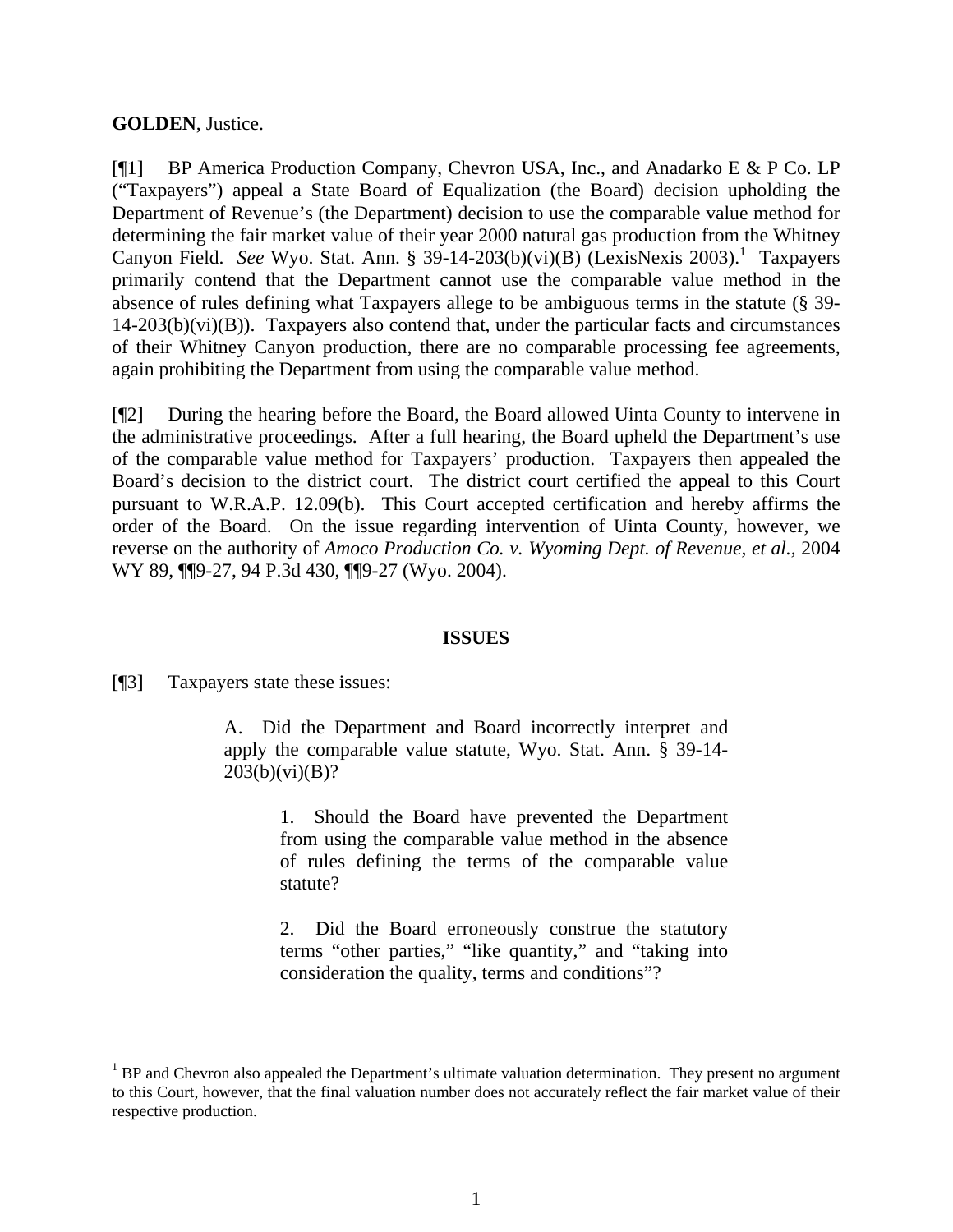B. Did the Department's actions and the Board's justifications for those actions violate the Appellants' rights to substantive and procedural due process?

C. Has the Department treated the Appellants differently from similarly situated taxpayers, thereby violating these Appellants' Equal Protection rights?

D. Did the Board err when it allowed Uinta County to intervene in this case?

The Department responds with these issues:

1. Did the State Board of Equalization correctly affirm the Department of Revenue's selection of the comparable value method, pursuant to Wyo. Stat. § 39-14-203(b)(vi)(B), as the method which most accurately reflected the taxable fair market value of Appellants' 2000 Whitney Canyon production?

2. Did the State Board of Equalization correctly affirm the Department of Revenue's application of a comparable value processing fee of 25% of the product paid in-kind, the maximum fee paid by any producer regardless of any circumstance, to value Appellants' 2000 Whitney Canyon production?

3. Did the State Board correctly determine that Appellants failed to carry their burden of proof when they failed to offer any evidence that their application of proportionate profits, pursuant to Wyo. Stat. § 39-14-203(b)(vi)(D), reflected the most accurate fair market value for taxation purposes, as required by Wyo. Stat. § 39-14-203(b)(viii)?

4. Did the State Board of Equalization correctly affirm the Department's rejection of Appellants' application of proportionate profits, pursuant to Wyo. Stat. § 39-14-  $203(b)(vi)(D)$ , which resulted in processing deductions far in excess of the actual costs to process and which bore no relationship to actual processing costs?

5. Did the State Board of Equalization correctly determine that Appellants' due process rights were not violated?

Uinta County, permitted intervention by the State Board of Equalization and also by the district court, states its issue to be whether the Board erred when it permitted that intervention in the contested case pending before that Board.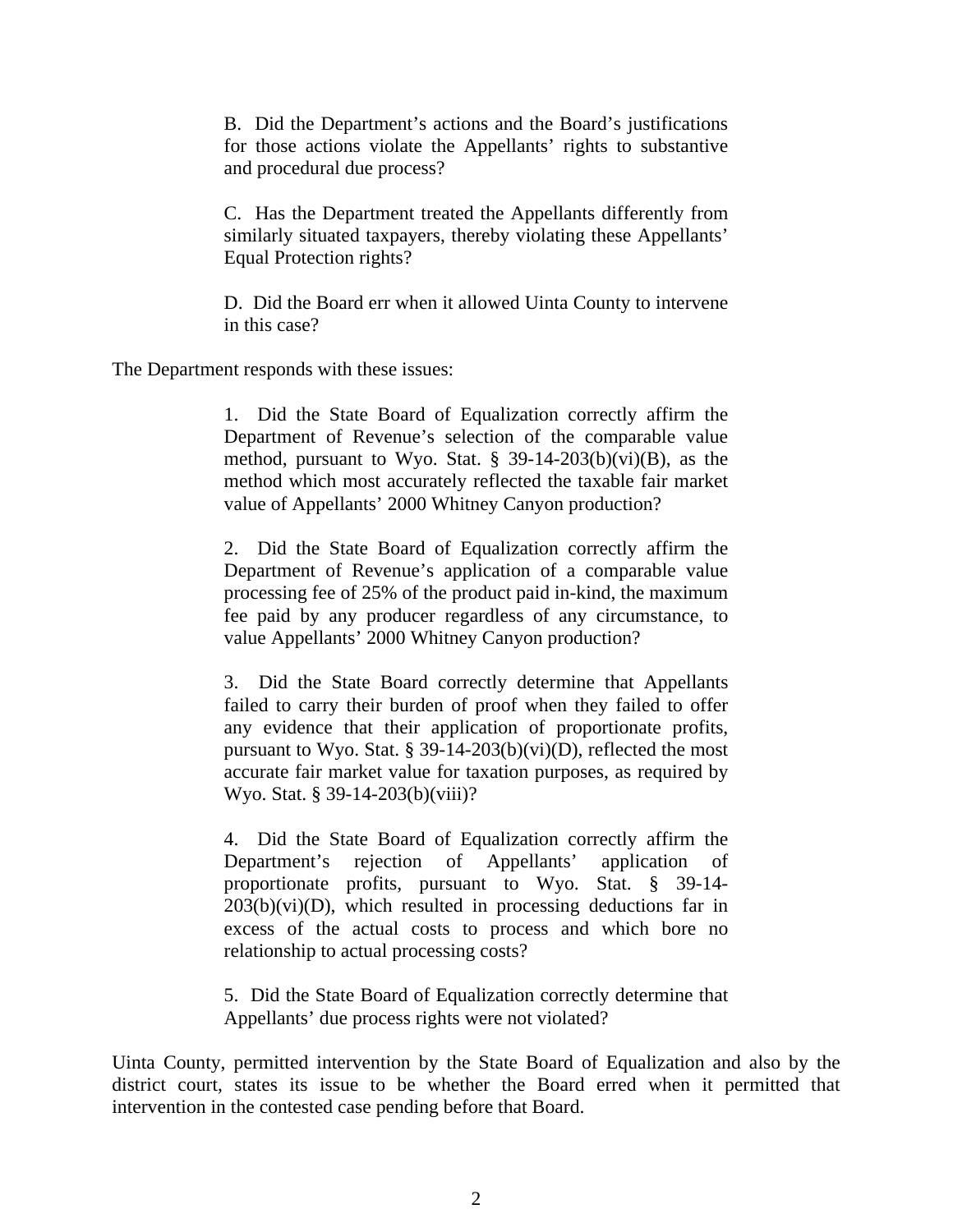# **FACTS**

[¶4] Taxpayers own working interests in sour natural gas production from wells in the Whitney Canyon Field. Taxpayers also are joint owners in the Whitney Canyon Processing Plant (the Plant), along with one other entity that is also a producer in the Whitney Canyon Field (the Plant Owners). The Plant was built by these four owners to process their Whitney Canyon sour natural gas production prior to its sale. The Plant Owners are governed by a construction and operating agreement (the C&O Agreement). Attached to the C&O Agreement is a processing agreement entered into separately by each of the four producers who also are the Plant Owners. The processing agreement provides that the Plant charges a processing fee of 25% of each individual producer's production volume in kind. In turn, the joint Plant Owners agree to receive that fee paid in-kind to the Plant in proportion to each Plant Owner's ownership interest in the Plant, and to separately market the production received in-kind.

[¶5] The Wyoming Legislature has charged the Wyoming Department of Revenue with the task of determining the fair market value for natural gas production for severance tax purposes. Wyo. Stat. Ann. § 39-14-202(a)(i) (LexisNexis 2003). The Wyoming Legislature has provided the Department with specific guidance on how it should determine the fair market value of natural gas production. *See generally* Wyo. Stat. Ann. § 39-14-203 (LexisNexis 2003). Pertinent to this appeal, the legislature has directed the Department to value natural gas production that is not sold at or prior to the point of valuation by bona-fide arms-length sale pursuant to one of four methods: 1) comparable sales; 2) comparable value; 3) netback; and 4) proportionate profits.  $\S$  39-14-203(b)(vi).

[¶6] In exercising its statutory authority to determine the fair market value for Taxpayers' gas production, the Department identified and instructed Taxpayers to apply the comparable value method to value their year 2000 through 2002 natural gas production. The legislature describes the comparable value method in this language:

> Comparable value – The fair market value is the armslength sales price less processing and transportation fees charged to other parties for minerals of like quantity, taking into consideration the quality, terms and conditions under which the minerals are being processed or transported[.]

§ 39-14-203(b)(vi)(B). As applied to the instant case, the object of the comparable value method is to determine a processing fee (no transportation fee is at issue). Once determined, that fee is subtracted by the Department from the value of the actual sale of processed gas, thereby arriving at a fair market value for the gas after production is complete but before processing. It is fair to say that in using this method, the Department is to make reasonable inferences based on reliable information about processing fees paid by other taxpayers in similar situations.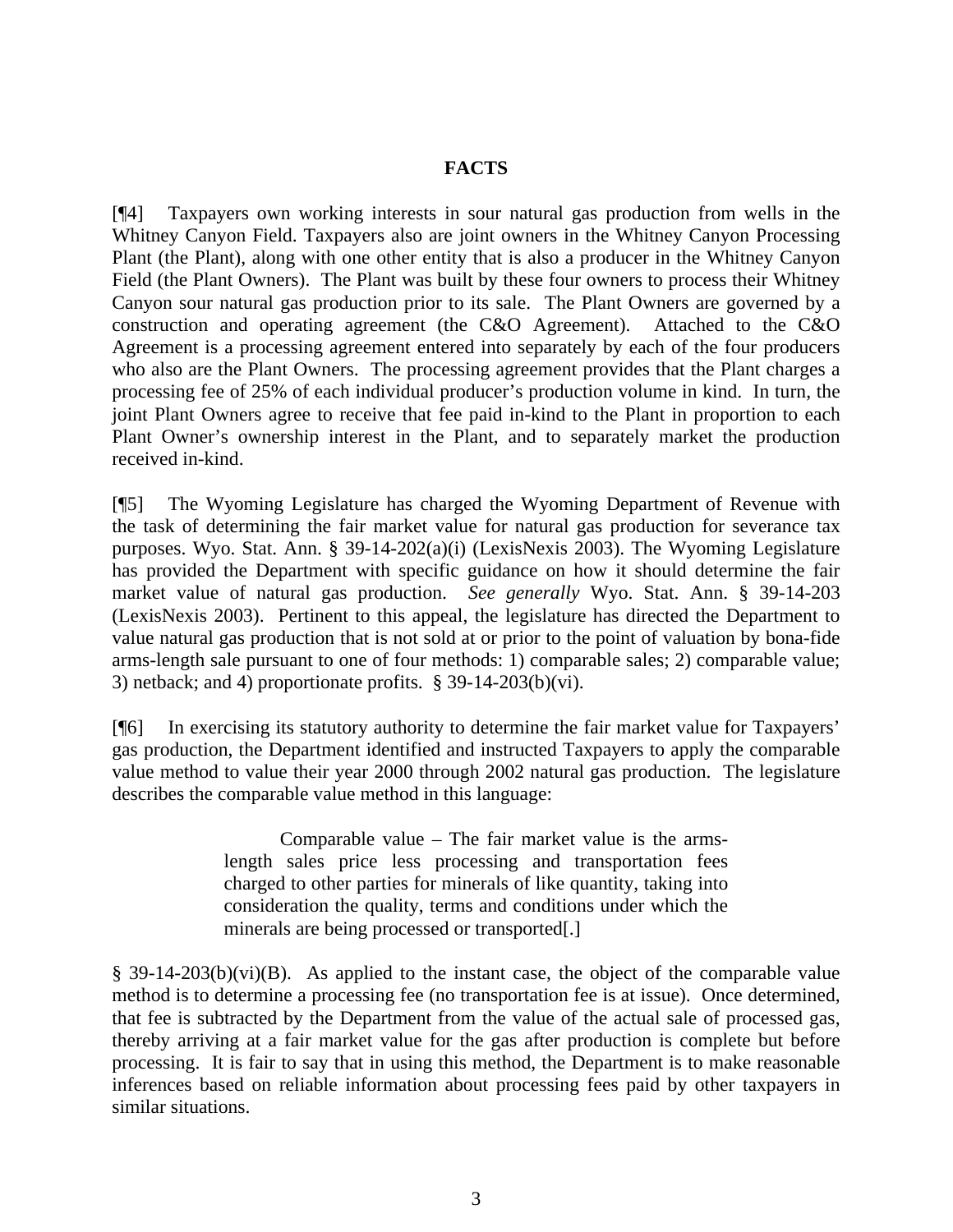[¶7] In applying the comparable value method to the production of Taxpayers, the Department treated the processing agreements between the Whitney Canyon producers, including Taxpayers, and the Plant as four separate agreements. The Department obtained two other processing agreements in addition to the processing agreements between the Plant and the Taxpayers, which contain terms and conditions incorporating some variations from Taxpayers' processing agreements. All the processing agreements, however, provide that the processing fee is not to exceed 25%, in kind, of product volume processed. The Department accepted the 25% processing fee contained in the agreements as adequate comparables and used the 25% fee in the comparable value method to determine the fair market value of each Taxpayer's gas production.<sup>[2](#page-5-0)</sup> Taxpayers objected, claiming the processing agreements between themselves as producers and themselves as Plant Owners could not be used as separate comparables since they were all between the same entities. Specifically, Taxpayers challenged the Department's construction and application of the specific statutory language that Taxpayers as producers qualify as "other parties" with regard to processing agreements with the Plant. Taxpayers also argued that the processing fee agreements do not pertain to gas of "like quantity," and that the quality, terms and conditions of the processing fee agreements are not comparable. The Department maintained its decision to apply the comparable value method.

[¶8] Taxpayers appealed to the Board. Uinta County was allowed to intervene in that appeal and present argument. In a lengthy written decision, the Board found that the Plant owners were an entity governed by a construction and operating agreement (the C&O Agreement). Through individual processing agreements, each producer contracted with the plant individually for processing and each processing agreement set a maximum 25% processing fee under all circumstances. This set fee applied to each producer regardless of the quantity of gas processed. Some of the contracts had terms and conditions that differed but had no effect upon the maximum processing fee to be charged; it never exceeded 25%. Finding that each processing agreement was between the Plant Owners as an individual entity and the individual producer, the Board compared the contracts and rejected the claim that it used the producer's own contract as a comparable against the producer. The Board agreed that the 25% processing fee relied upon by the Department was determined by the processing fee agreements and use of that comparable value accurately reflected fair market value.

[¶9] The Board examined other taxpayers who were permitted to use the proportionate profits methodology and determined that those situations were sufficiently distinct to allow the different treatment. The Board found no constitutional violation occurred because uniformly achieving taxation based upon accurate fair market value may well require application of different methodologies to similarly situated mineral taxpayers if comparable

 $\overline{a}$ 

<span id="page-5-0"></span> $2$ Taxpayers proposed the proportionate profit method of determining fair market value, under which Taxpayers calculated processing fees in excess of 60%. The Department's low processing fee necessarily resulted in a dramatically higher taxable fair market value than that calculated by the Taxpayers' proportionate profits methodology.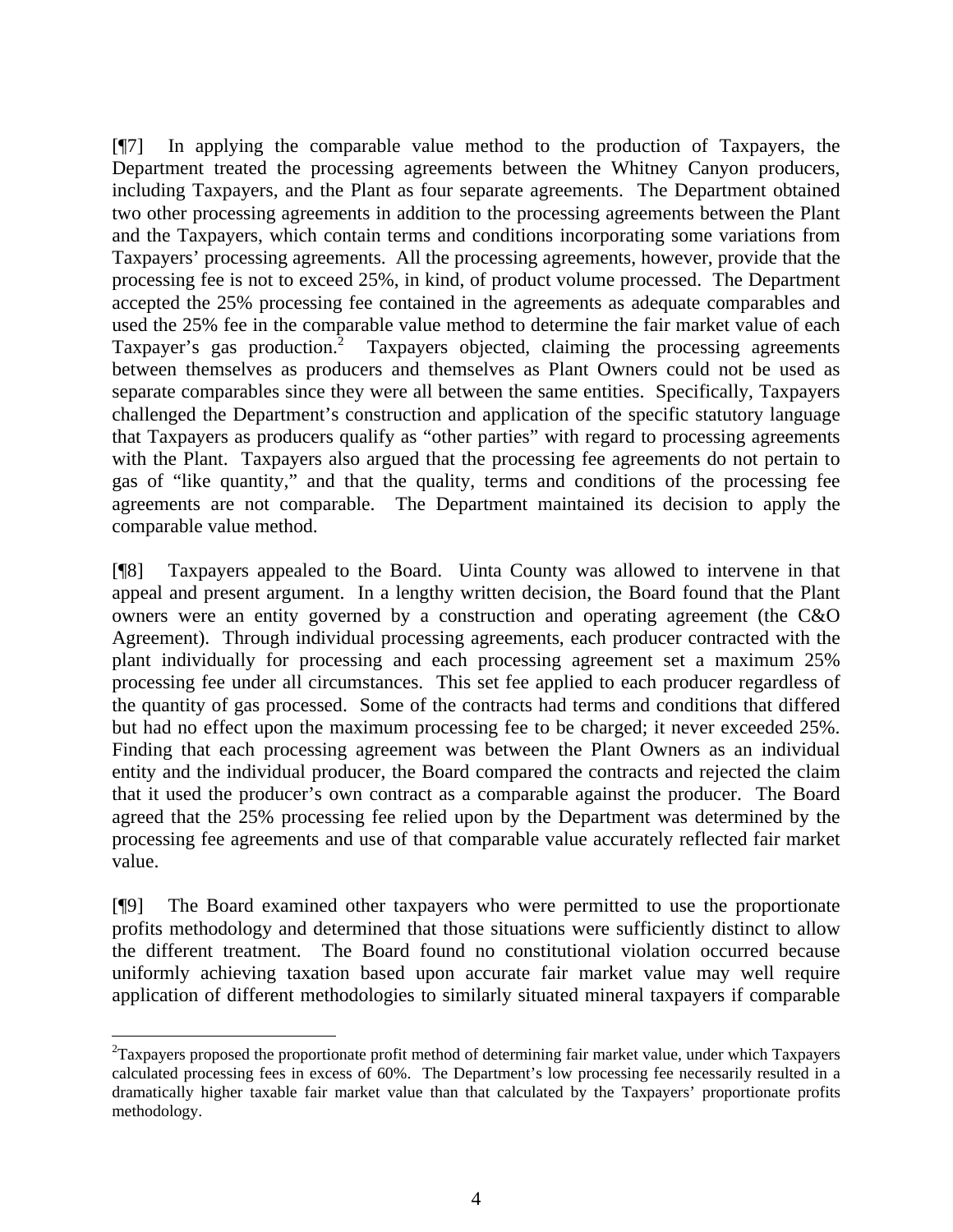values differ in processing agreements or different cost structures exist. This appeal followed.

#### **STANDARD OF REVIEW**

[¶10] This Court reviews administrative actions pursuant to the standard articulated by Wyo. Stat. Ann. § 16-3-114(c) (LexisNexis 2003) of the Wyoming Administrative Procedure Act, which provides in pertinent part:

> (c) To the extent necessary to make a decision and when presented, the reviewing court shall decide all relevant questions of law, interpret constitutional and statutory provisions, and determine the meaning or applicability of the terms of an agency action. In making the following determinations, the court shall review the whole record or those parts of it cited by a party and due account shall be taken of the rule of prejudicial error. The reviewing court shall:

> > . . . .

. . . .

(ii) Hold unlawful and set aside agency action, findings and conclusions found to be:

> (A) Arbitrary, capricious, an abuse of discretion or otherwise not in accordance with law;

> (C) In excess of statutory jurisdiction, authority or limitations or lacking statutory right[.]

This Court reviews appeals certified to this Court from the district court under the appellate standards applicable to a reviewing court of the first instance. *Wyodak Resources Devel. Corp. v. Wyoming Dept. of Revenue*, 2002 WY 181, ¶9, 60 P.3d 129, ¶9 (Wyo. 2002) (citing *Amax Coal Co. v. Wyoming State Bd. of Equalization*, 819 P.2d 825, 828 (Wyo. 1991)) ("When an administrative agency case is certified to this court under W.R.A.P. 12.09(b), we review the decision under the appellate standards applicable to a reviewing court of the first instance."). We review both the agency's findings of fact and law:

> Considerable deference is accorded to the findings of fact of the agency, and this Court does not disturb them unless they are contrary to the overwhelming weight of the evidence. *Amoco Production Co. v. Wyoming State Bd. of Equalization*, 12 P.3d 668, 671 (Wyo. 2000). An agency's conclusions of law can be affirmed only if they are in accord with the law. *Id.* at 672. Our function is to correct any error that an agency makes in its interpretation or application of the law.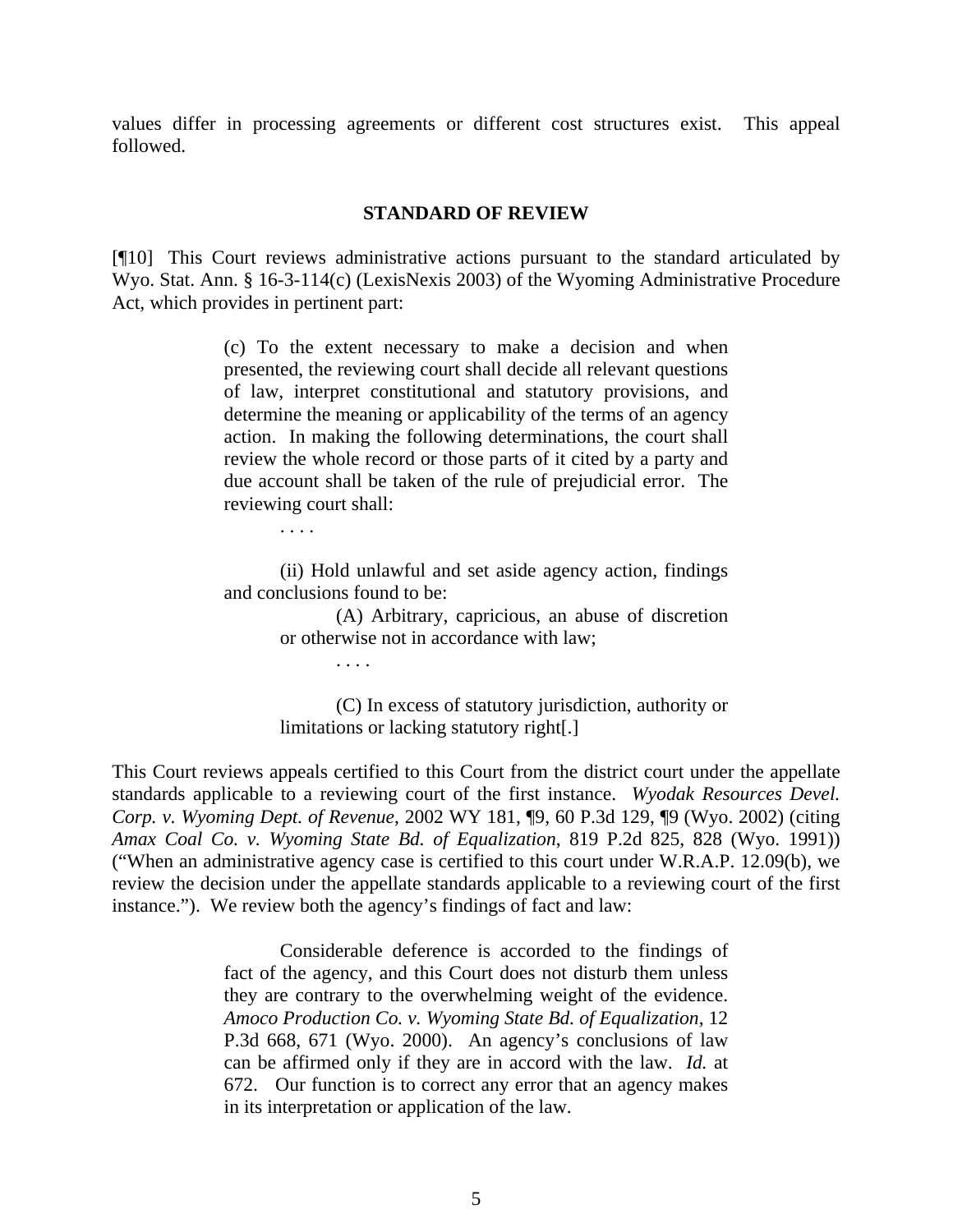*EOG Resources, Inc. v. Wyoming Dep't of Revenue*, 2004 WY 35, ¶12, 86 P.3d 1280, ¶12 (Wyo. 2004).

[¶11] Regarding review of agency findings of fact:

[W]e will disturb an agency's decision when it is clearly contrary to the overwhelming weight of the evidence on the record. The district court and this Court are charged with reviewing an agency's decision for substantial evidence. That duty requires a review of the entire record to determine if there is relevant evidence that a reasonable mind might accept in support of the agency's decision. Occasionally, the process of review will necessarily require the reviewing court to engage in an assessment of the facts adduced during the administrative hearing. That assessment does not usually involve a reweighing or reconsideration of the basic facts found by the agency. However, as a by-product of that process, the reviewing court may arrive at an ultimate conclusion derived from those basic facts that is different from the agency's. A court will reach a different conclusion based on the evidence only in those situations where the agency's conclusion is clearly contrary to the weight of the evidence.

*McTiernan v.Scott*, 2001 WY 87, ¶16, 31 P.3d 749, ¶16 (Wyo. 2001) (citations and footnote omitted).

[¶12] We review agency conclusions of law de novo:

The construction and interpretation of statutes are questions of law which we review de novo. *Powder River Coal Company v. Wyoming State Board of Equalization*, 2002 WY 5, ¶6, 38 P.3d 423, ¶6 (Wyo. 2002); *Osenbaugh v. State ex rel. Wyoming Workers' Safety and Compensation Division*, 10 P.3d 544, 547 (Wyo. 2000). We affirm an agency's conclusions of law when they are in accordance with the law. *Powder River Coal Company*, 2002 WY 5, ¶6, 38 P.3d 423. However, when the agency has failed to properly invoke and apply the correct rule of law, we correct the agency's error. *Id.* 

*Wyodak Resources Dev. Corp.*, ¶9. Thus, our standard of review for agency actions involves two steps, as necessary:

> Our review of an agency's findings of fact and conclusions of law is simple. First, if we can find from the evidence preserved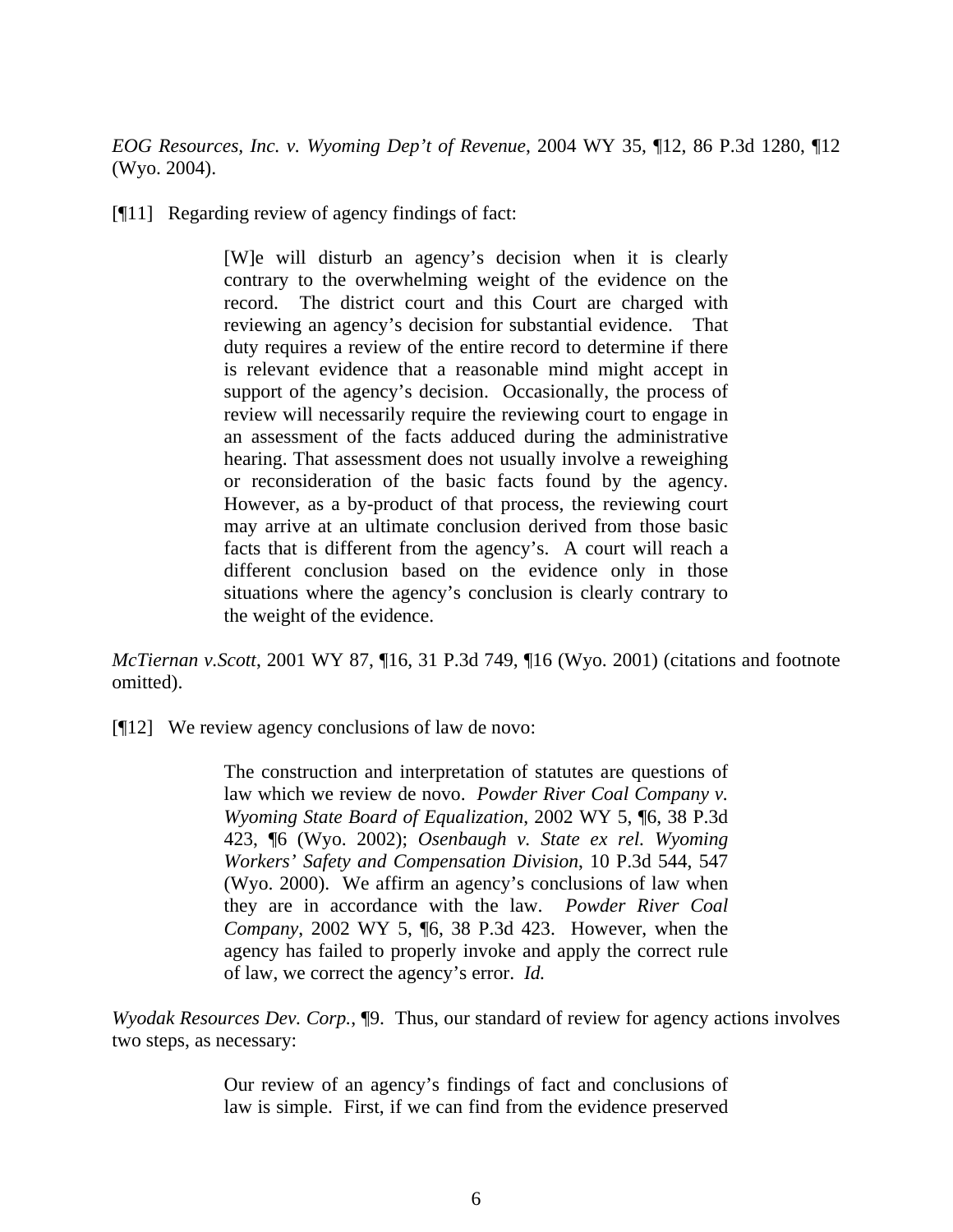in the record a rational view for the findings of fact made by the agency, we then say the findings are supported by substantial evidence. *See Holdings' Little America v. Board of County Com'rs. of Laramie County*, 670 P.2d 699, 704 (Wyo. 1983). Using judicial reliance upon and deference to agency expertise in its weighing of the evidence, a reviewing court will not disturb the agency determination unless it is "clearly contrary to the overwhelming weight of the evidence on record." *Southwest Wyoming Rehabilitation Center* [*v. Emp. Sec. Com'n*], 781 P.2d [918] at 921 [(Wyo. 1989)]. (*Accord Cody Gas Co. v. Public Service Com'n of Wyoming*, 748 P.2d 1144, 1146 (Wyo. 1988).) *See Ohlmaier v. Industrial Com'n of Arizona*, 161 Ariz. 113, 776 P.2d 791 (1989). See also for a drug test unemployment compensation award review, *Grace Drilling Co. v. Board of Review of Indus. Com'n of Utah*, 776 P.2d 63 (Utah. App. 1989). Second, we ask if the conclusions of law made by the agency are in accordance with law. *Belle Fourche Pipeline Co. v. State*, 766 P.2d 537 (Wyo. 1988).

When we review agency conclusions of law, we are alert to three possibilities. The agency may correctly apply their findings of fact to the correct rule of law. *Belle Fourche Pipeline Co*., 766 P.2d 537. In such case, the agency's conclusions are affirmed. But the agency could apply their findings of fact to the wrong rule of law or they could incorrectly apply their findings of fact to a correct rule of law. *Ballard v. Wyoming Pari-Mutuel Com'n of State of Wyoming*, 750 P.2d 286 (Wyo. 1988). In either case, we correct an agency conclusion to ensure accordance with law. *Rocky Mountain Oil & Gas Ass'n v. State Board of Equalization*, 749 P.2d 221 (Wyo. 1987). Our standard of review for any conclusion of law is straightforward. If the conclusion of law is in accordance with law, it is affirmed, [*Wyoming Dep't of Revenue v.*] *Casper Legion Baseball Club, Inc*., 76[7] P.2d 608 [(Wyo. 1989)]; if it is not, it is to be corrected, *Rocky Mountain Oil & Gas Ass'n*, 749 P.2d 221.

*Employment Sec. Comm'n of Wyoming v. Western Gas Processors, Ltd*., 786 P.2d 866, 871 (Wyo. 1990). Findings of ultimate fact are reviewed de novo:

> When an agency's determinations contain elements of law and fact, we do not treat them with the deference we reserve for findings of basic fact. When reviewing an "ultimate fact," we separate the factual and legal aspects of the finding to determine whether the correct rule of law has been properly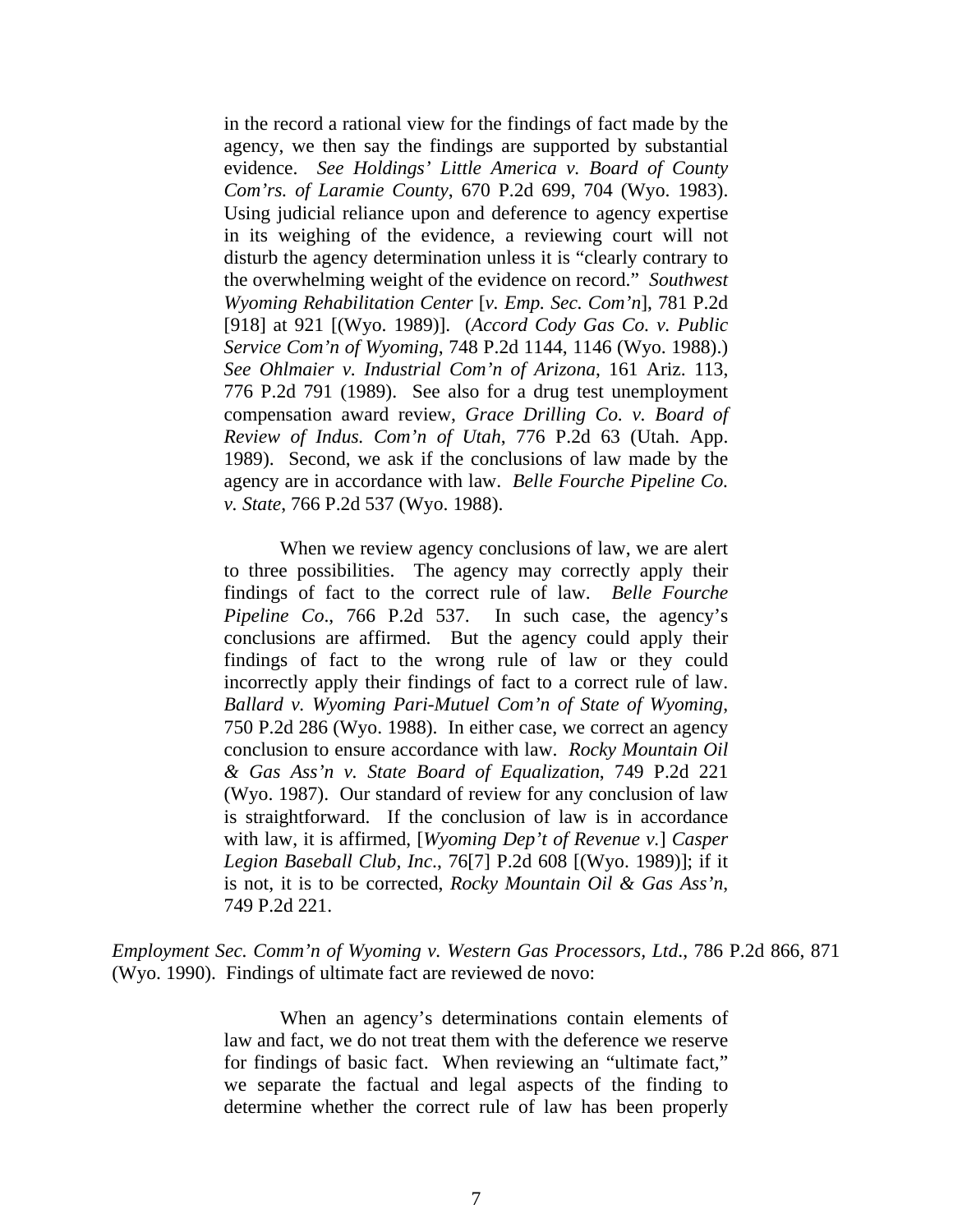applied to the facts. We do not defer to the agency's ultimate factual finding if there is an error in either stating or applying the law.

*Basin Elec. Power Co-op., Inc. v. Dep't of Revenue, State of Wyo*., 970 P.2d 841, 850-51 (Wyo. 1998) (citations omitted).

[¶13] The party asserting an improper valuation method bears the burden of proof. *Amoco Production Co. v. Wyoming State Bd. of Equalization,* 899 P.2d 855, 858 (Wyo. 1995). In reviewing a valuation method, the task of the appellate court is not to determine which of various appraisal methods is best or most accurately estimates fair market value. The reviewing court only determines whether substantial evidence exists to support use of the chosen method. *Id.*

## **DISCUSSION**

*Intervention by Uinta County* 

[¶14] This Court can easily dispose of the issue of the standing of Uinta County to intervene in the instant proceedings before the Board. Taxpayers contend that the Board erred when it allowed Uinta County to intervene in these proceedings. We have recently settled this issue in *Amoco Production Co. v. Dept. of Revenue,* 2004 WY 89, 94 P.3d 430 (Wyo. 2004). We held that the Board has authority to allow a county to intervene in a contested case before the Board if the county qualifies for intervention as of right. *Id.* at ¶13. We determined that a county's challenge to the Department's findings is limited to only the quantity of taxable product or similar error and does not allow intervention into a contested case brought by a taxpayer against the Department challenging substantive methodology decisions by the Department regarding valuation. *Id.* at **[18-19.** Uinta County was allowed to intervene in this case brought by Taxpayers to challenge the Department's choice of methodology and the rule set forth in *Amoco* prohibits the county's intervention. We find that the Board has erred and reverse the order allowing intervention. Uinta County is dismissed from this appeal.

## *Construction of § 39-14-203(b)(vi)(B)*

[¶15] Taxpayers first contend that the Board misconstrued the language of the comparable value statute. The main thrust of Taxpayers' argument is that specific, individual words in the statute ("other parties," "quantity," "quality, terms and conditions") are ambiguous. Taxpayers analyze these words in isolation from the statute as a whole. The flaw with this argument is that it loses the forest for the trees. This Court considers the entire statute in determining if the language of a statute is ambiguous:

> In interpreting statutes, our primary consideration is to determine the legislature's intent. All statutes must be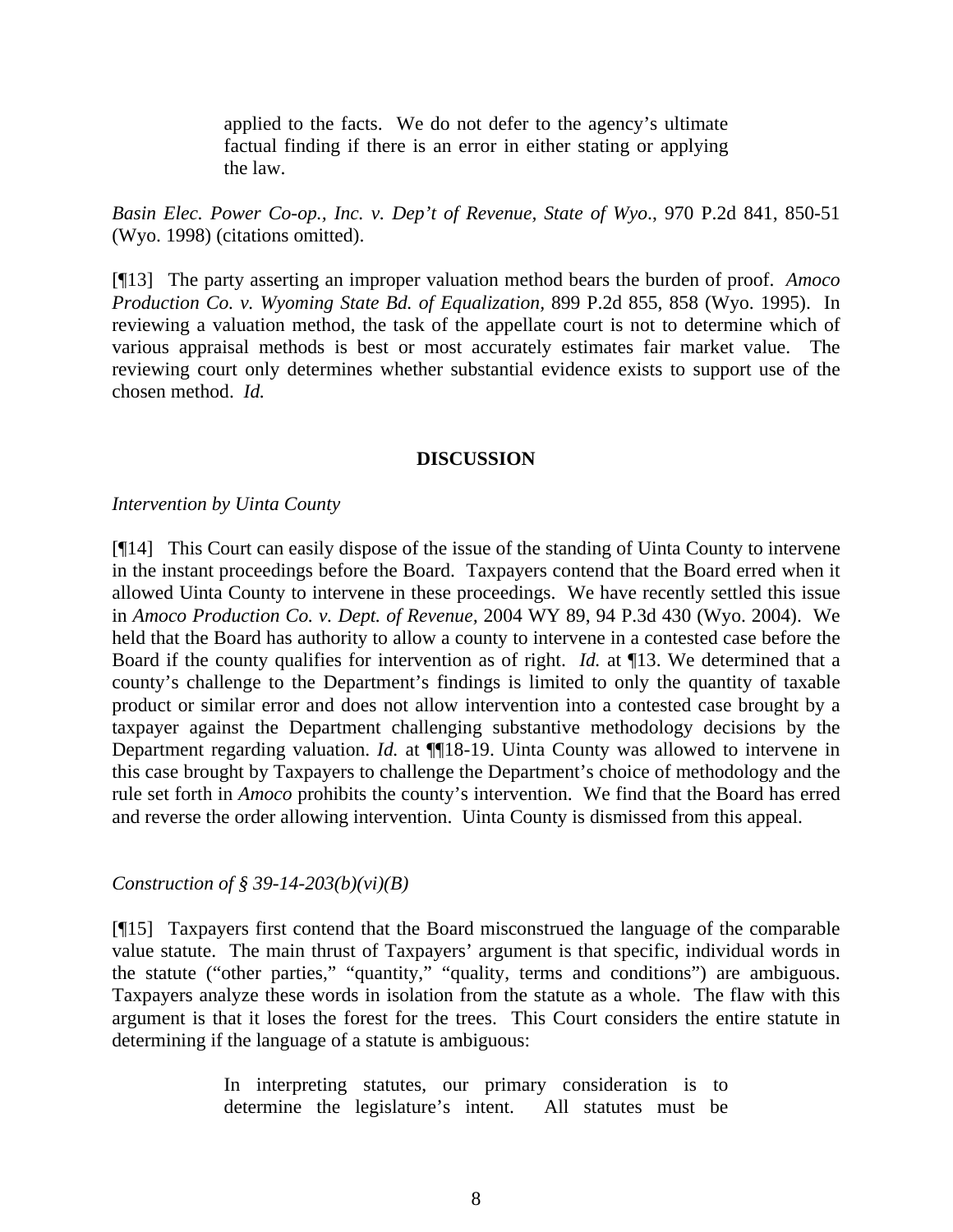construed in *pari materia* and, in ascertaining the meaning of a given law, all statutes relating to the same subject or having the same general purpose must be considered and construed in harmony. Statutory construction is a question of law, so our standard of review is de novo. We endeavor to interpret statutes in accordance with the legislature's intent. We begin by making an inquiry respecting the ordinary and obvious meaning of the words employed according to their arrangement and connection. We construe the statute as a whole, giving effect to every word, clause, and sentence, and we construe all parts of the statute in *pari materia*. When a statute is sufficiently clear and unambiguous, we give effect to the plain and ordinary meaning of the words and do not resort to the rules of statutory construction. *Wyoming Board of Outfitters and Professional Guides v. Clark*, 2001 WY 78, ¶12, 30 P.3d 36, ¶12 (Wyo. 2001); *Murphy v. State Canvassing Board*, 12 P.3d 677, 679 (Wyo. 2000). Moreover, we must not give a statute a meaning that will nullify its operation if it is susceptible of another interpretation. *Billis v. State*, 800 P.2d 401, 413 (Wyo. 1990) (citing *McGuire v. McGuire*, 608 P.2d 1278, 1283 (Wyo. 1980)).

Moreover, we will not enlarge, stretch, expand, or extend a statute to matters that do not fall within its express provisions. *Gray v. Stratton Real Estate*, 2001 WY 125, ¶5, 36 P.3d 1127, ¶5 (Wyo. 2001); *Bowen v. State, Wyoming Real Estate Commission*, 900 P.2d 1140, 1143 (Wyo. 1995).

*Loberg v. Wyo. Workers' Safety & Comp. Div.*, 2004 WY 48, ¶5, 88 P.3d 1045, ¶5 (Wyo. 2004) (quoting *Board of County Comm'rs of Teton County v. Crow*, 2003 WY 40, ¶¶40-41, 65 P.3d 720, ¶¶40-41 (Wyo. 2003)). Only if we determine the language of a statute is ambiguous will we proceed to the next step, which involves applying general principles of statutory construction to the language of the statute in order to construe any ambiguous language to accurately reflect the intent of the legislature. If this Court determines that the language of the statute is not ambiguous, there is no room for further construction. We will apply the language of the statute using its ordinary and obvious meaning.

[ $\P$ 16] To put the language of § 39-14-203(b)(vi)(B) into context, we quote section (b) in its entirety:

(b) Basis of tax. The following shall apply:

(i) Crude oil, lease condensate and natural gas shall be valued for taxation as provided in this subsection;

(ii) The fair market value for crude oil, lease condensate and natural gas shall be determined after the production process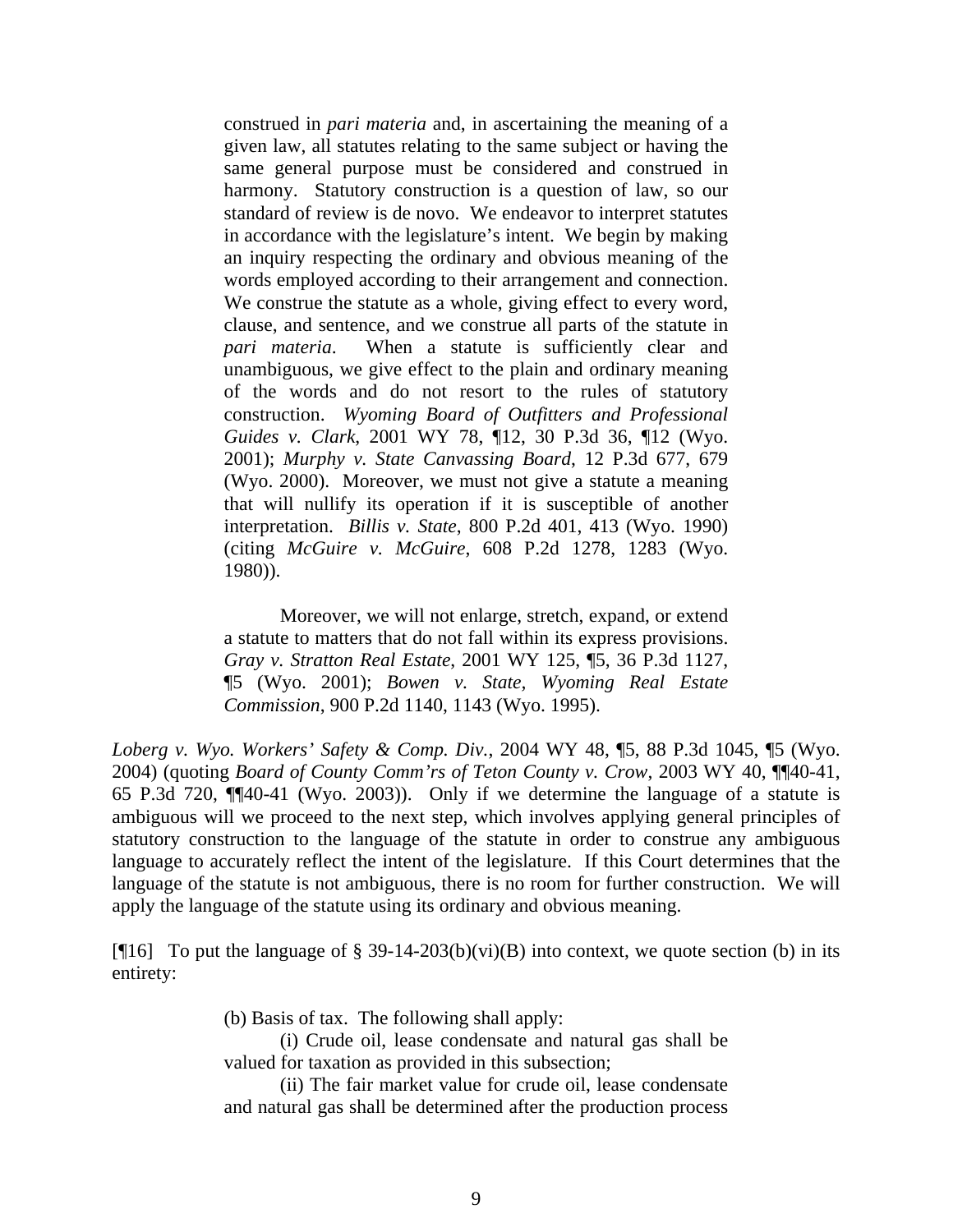is completed. Notwithstanding paragraph (x) of this subsection, expenses incurred by the producer prior to the point of valuation are not deductible in determining the fair market value of the mineral;

(iii) The production process for crude oil or lease condensate is completed after extracting from the well, gathering, heating and treating, separating, injecting for enhanced recovery, and any other activity which occurs before the outlet of the initial storage facility or lease automatic custody transfer (LACT) unit;

(iv) The production process for natural gas is completed after extracting from the well, gathering, separating, injecting and any other activity which occurs before the outlet of the initial dehydrator. When no dehydration is performed, other than within a processing facility, the production process is completed at the inlet to the initial transportation related compressor, custody transfer meter or processing facility, whichever occurs first;

(v) If the crude oil, lease condensate or natural gas production as provided by paragraphs (iii) and (iv) of this subsection are sold to a third party, or processed or transported by a third party at or prior to the point of valuation provided in paragraphs (iii) and (iv) of this subsection, the fair market value shall be the value established by bona fide arms-length transaction;

(vi) In the event the crude oil, lease condensate or natural gas production as provided by paragraphs (iii) and (iv) of this subsection is not sold at or prior to the point of valuation by bona fide arms-length sale, or, except as otherwise provided, if the production is used without sale, the department shall identify the method it intends to apply under this paragraph to determine the fair market value and notify the taxpayer of that method on or before September 1 of the year preceding the year for which the method shall be employed. The department shall determine the fair market value by application of one (1) of the following methods:

> (A) Comparable sales -- The fair market value is the representative arms-length market price for minerals of like quality and quantity used or sold at the point of valuation provided in paragraphs (iii) and (iv) of this subsection taking into consideration the location, terms and conditions under which the minerals are being used or sold;

> (B) Comparable value -- The fair market value is the arms-length sales price less processing and transportation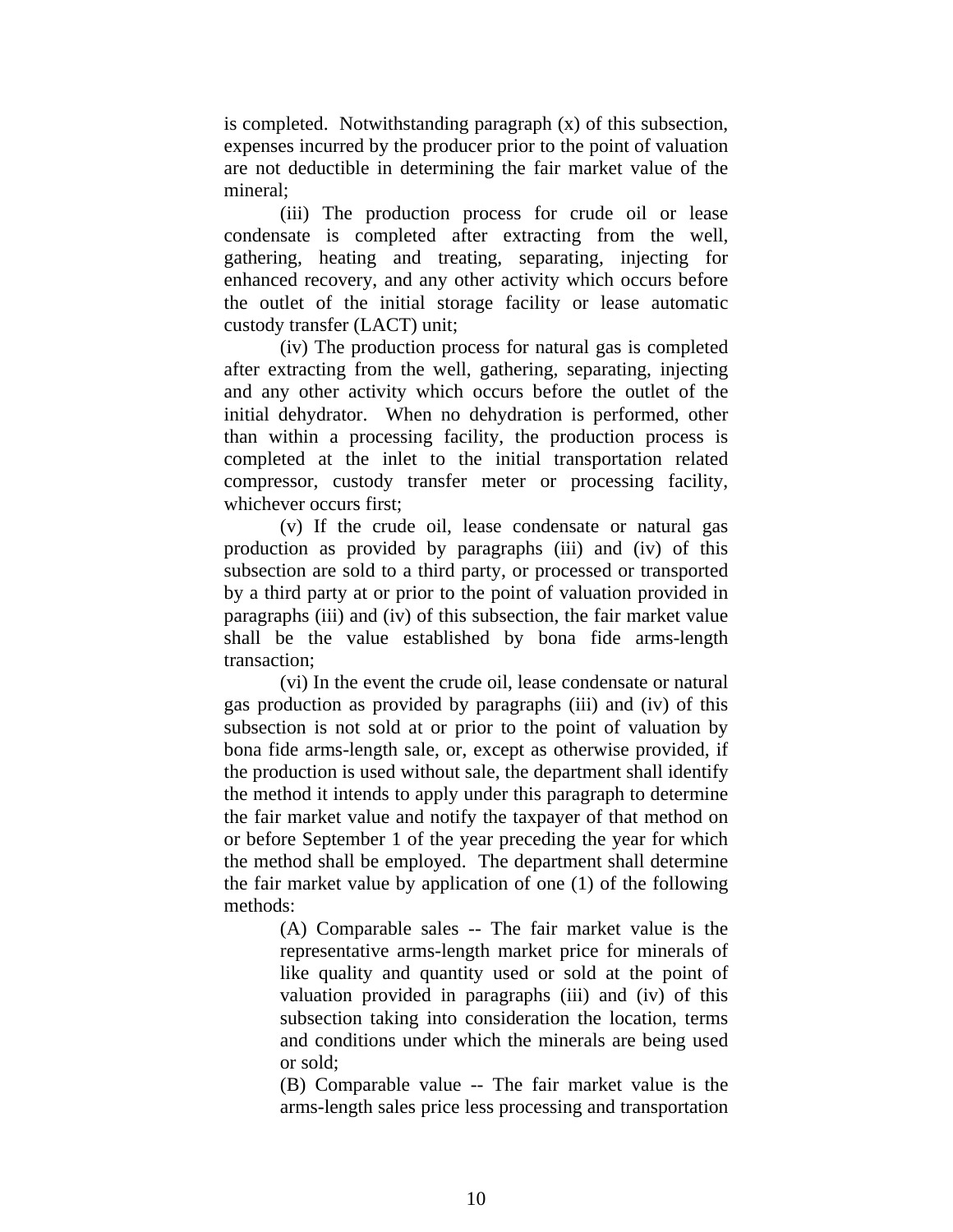fees charged to other parties for minerals of like quantity, taking into consideration the quality, terms and conditions under which the minerals are being processed or transported;

(C) Netback -- The fair market value is the sales price minus expenses incurred by the producer for transporting produced minerals to the point of sale and third party processing fees. The netback method shall not be utilized in determining the taxable value of natural gas which is processed by the producer of the natural gas; (D) Proportionate profits -- The fair market value is:

(I) The total amount received from the sale of the minerals minus exempt royalties, nonexempt royalties and production taxes times the quotient of the direct cost of producing the minerals divided by the direct cost of producing, processing and transporting the minerals; plus

(II) Nonexempt royalties and production taxes. (vii) When the taxpayer and department jointly agree,

that the application of one (1) of the methods listed in paragraph (vi) of this subsection does not produce a representative fair market value for the crude oil, lease condensate or natural gas production, a mutually acceptable alternative method may be applied;

(viii) If the fair market value of the crude oil, lease condensate or natural gas production as provided by paragraphs (iii) and (iv) of this subsection is determined pursuant to paragraph (vi) of this subsection, the method employed shall be used in computing taxes for three (3) years including the year in which it is first applied or until changed by mutual agreement between the department and taxpayer. If the taxpayer believes the valuation method selected by the department does not accurately reflect the fair market value of the crude oil, lease condensate or natural gas, the taxpayer may appeal to the board of equalization for a change of methods within one (1) year from the date the department notified the taxpayer of the method selected;

(ix) If the department fails to notify the taxpayer of the method selected pursuant to paragraph (vi) of this subsection, the taxpayer shall select a method and inform the department. The method selected by the taxpayer shall be used in computing taxes for three (3) years including the year in which it is first applied or until changed by mutual agreement between the taxpayer and the department. If the department believes the valuation technique selected by the taxpayer does not accurately reflect the fair market value of the crude oil, lease condensate or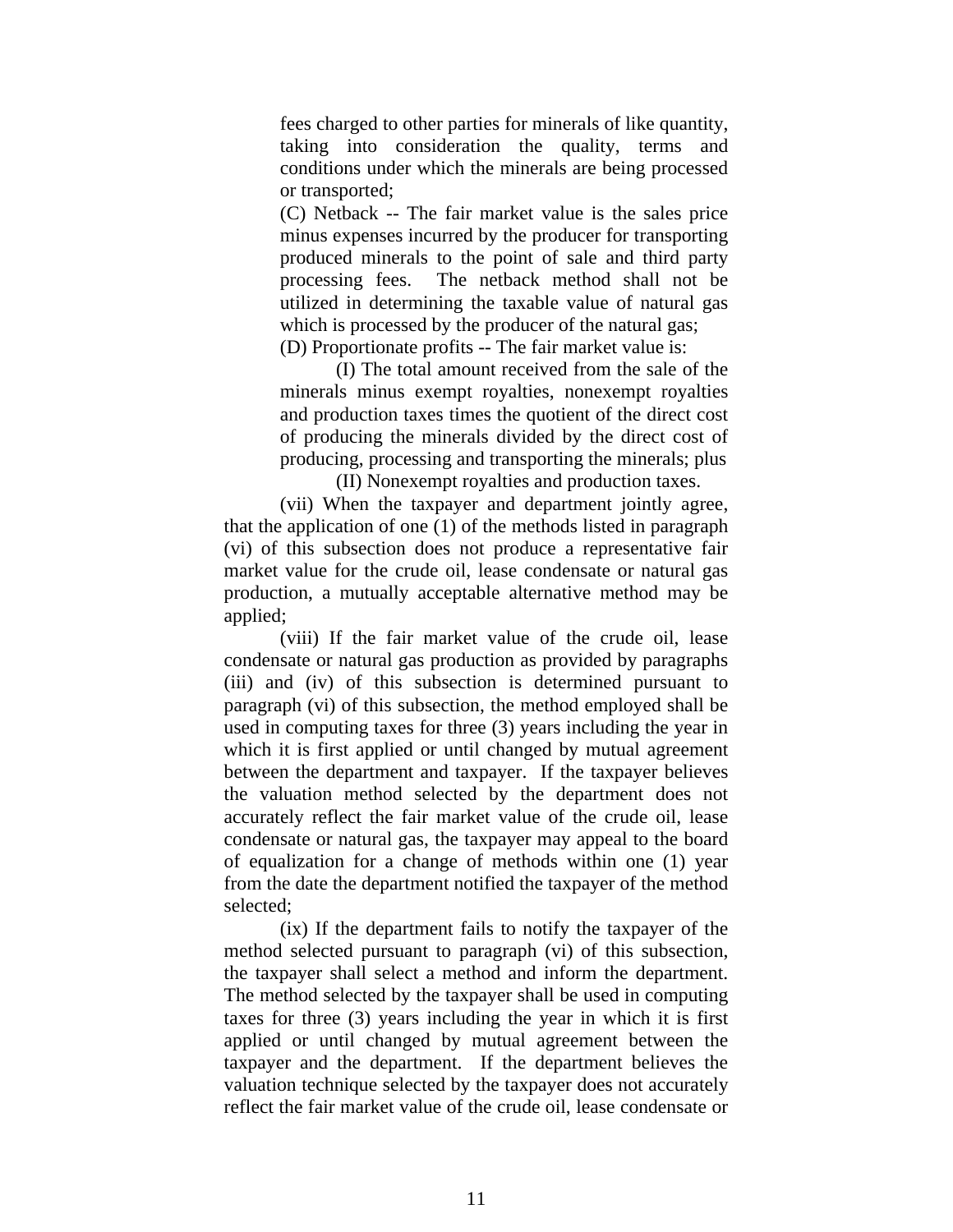natural gas, the department may appeal to the board of equalization for a change of methods within one (1) year from the date the taxpayer notified the department of the method selected;

(x) If crude oil is enhanced prior to the point of valuation as defined in paragraph (iii) of this subsection by either a blending process with a higher grade hydrocarbon or through a refining process such as cracking, then the fair market value shall be the fair market value of the crude oil absent the blending or refining process;

(xi) For natural gas, the total of all actual transportation costs from the point where the production process is completed to the inlet of the processing facility or main transmission line shall not exceed fifty percent (50%) of the value of the gross product without approval of the department based on documentation that the costs are due to environmental, public health or safety considerations, or other unusual circumstances.

[¶17] Taxpayers begin their argument by claiming that this Court has already determined that the language of § 39-14-203(b)(vi)(B) is ambiguous and rulemaking is required before the Department can apply the method. Taxpayers rely upon certain language in *Amoco Production v. State Bd. of Equalization*, 882 P.2d 866 (Wyo. 1994) (*Amoco I*), to support their argument. The issue in *Amoco I* was whether the Department could use confidential processing fee agreements as comparables pursuant to § 39-14-203(b)(vi)(B). The *Amoco I* court determined the Department could not use facts unavailable to the instant taxpayer to determine the fair market value of that taxpayer's product as such would deprive the taxpayer of due process of law.

[¶18] In the process of presenting its opinion in *Amoco I*, the *Amoco I* court stated, "We note in passing that some of the statutory factors are amorphous to a degree. The comparable value method is to be used for minerals of 'like quantity,' and it is to take into consideration 'the quality' and 'terms and conditions' under which the minerals are being processed or transported." 882 P.2d at 871. After explaining that rules might help alleviate any existing ambiguity, that court went on to say, "We simply suggest, given the language of the statute, there might be some wisdom in pursuing [rulemaking]." *Id.* This language in *Amoco I*, relied upon by Taxpayers in this appeal, is the purest form of dicta. The language of the statute was not at issue in that appeal. The only issue was the Department's use of confidential information in determining fair market value. The *Amoco I* court qualified the discussion Taxpayers cite from beginning to end. The *Amoco I* court begins the discussion by stating, "we note in passing" and ended the discussion with "we simply suggest" and "there might be some wisdom." These equivocal statements in the context of dicta have no precedential value.

[ $[19]$ ] Returning, then, to our de novo review of § 39-14-203(b)(vi)(B), Taxpayers argue that the terms "other parties," "like quantity" and "quality, terms and conditions" are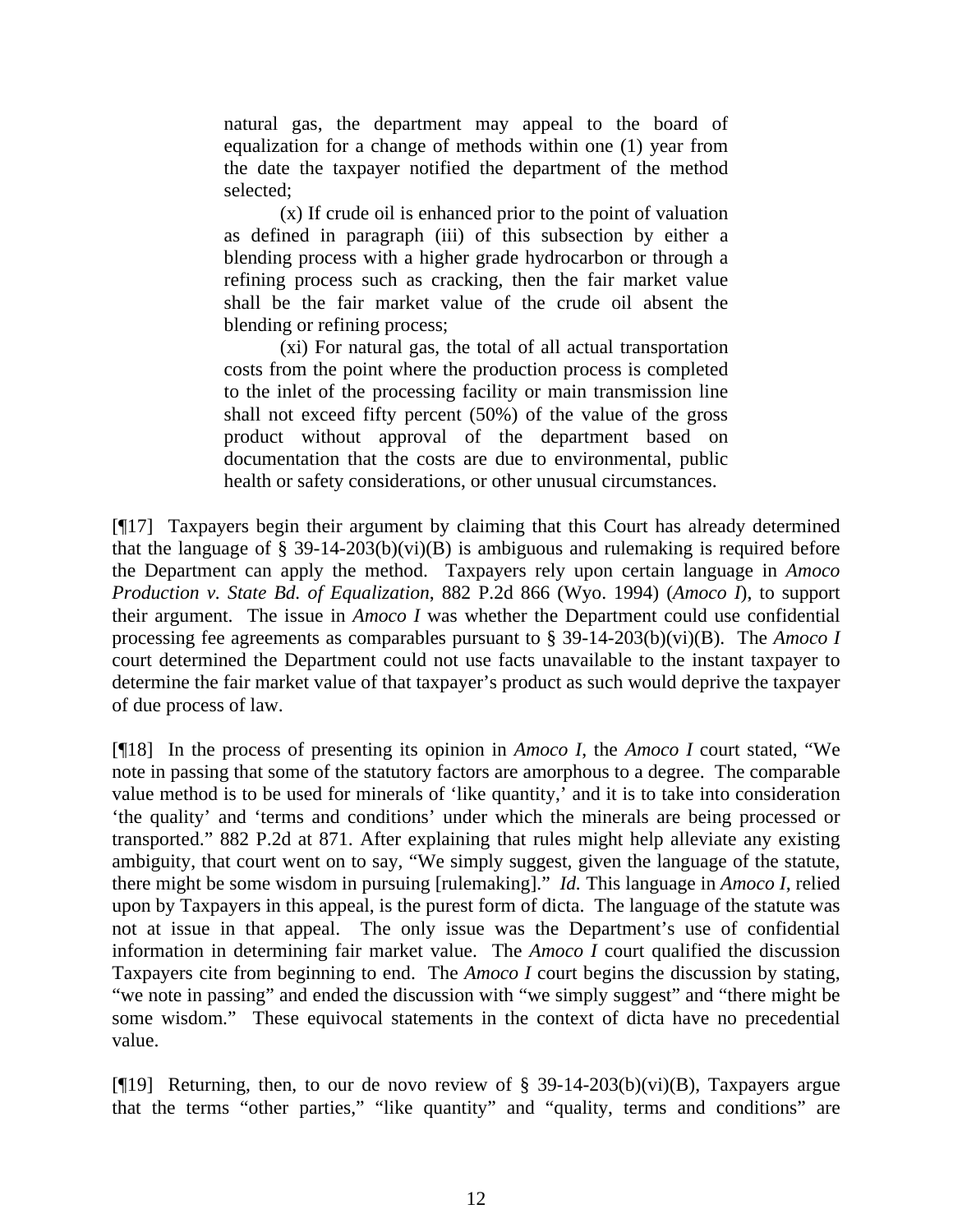ambiguous. By focusing their argument on these specific terms, Taxpayers examine only the trees. Looking at the context of these words, we find that the objective of the comparable value statute is for the Department to find reliable information about processing fees paid by other taxpayers in similar situations, from which the Department can make reasonable inferences as to a particular taxpayer's processing costs.

[¶20] Given this context, and the particular facts of this case, this Court finds no necessity to construe the statutory terms Taxpayers wish to put at issue. The statute requires the Department find processing fee agreements from similarly situated producers. Taxpayers are clearly similarly situated producers. They produce gas from the same field and process the gas at the same Plant pursuant to identical processing agreements. Given four identical processing fee agreements, there is no need to further define the terms "quantity" or "quality, terms and conditions." There is no difference in the agreements as to how the processing fee is determined. When looking for comparable processing fee contracts, one simply cannot get more comparable than four identical contracts. Since finding comparable processing fees is the ultimate goal, that goal is reached if these agreements are truly four separate agreements.<sup>[3](#page-14-0)</sup>

[¶21] The most relevant issue for this case, therefore, is the definition and application of the term "other parties." Taxpayers argue that "other parties" means "third parties engaging in arms-length negotiations" to determine a processing fee agreement. Taxpayers continue that they are not third parties to the processing agreements between themselves as producers and themselves as Plant Owners. Taxpayers further allege that the processing agreements they entered into were not negotiated at arms-length but rather were an integral part of the negotiation of the terms of the C&O agreement.

[¶22] We find no support for Taxpayers' argument on the term "other parties" as used in the statute. We find that the legislature did not intend that an "other party" has to be a "third party engaged in arms-length negotiations." The legislature uses the term "third party" several times within subsection (b), for instance in  $(b)(v)$ . Most importantly for our current purpose, the legislature uses the term in  $(b)(vi)(C)$  in establishing the netback method of valuation. The statutory language specifically states that "third party processing fees" are to be deducted from the sales price in using the netback method. The legislature did not add such a provision to the comparable value method. The legislature's omission of the term "third party" must be given effect. *Merrill v. Jansma*, 2004 WY 26, ¶29, 86 P.3d 270, ¶29

<span id="page-14-0"></span> $3$  The Department did rely upon a few other processing fee agreements with the Plant as further comparables. The statute does not qualify how many processing fee contracts the Department needs to analyze. Determining what number of processing fee contracts the Department must analyze for comparison is a fact driven decision to be made on a case-by-case basis. In this case, the Department had what it deemed to be four separate processing agreements as well as the other processing agreements. This Court finds that the four identical agreements between four separate producers and the Plant present adequate comparables to enable the Department to fairly estimate Taxpayers' processing costs. In making this finding under these particular facts, we expressly reject Taxpayers' contention that the processing fee agreement pool is too small to allow for comparison between the different agreements. Further, because determination of this case does not require use of any other agreements beyond the base four, we expressly decline, at this time, to analyze the other processing fee agreements used by the Department for their comparability under the statute.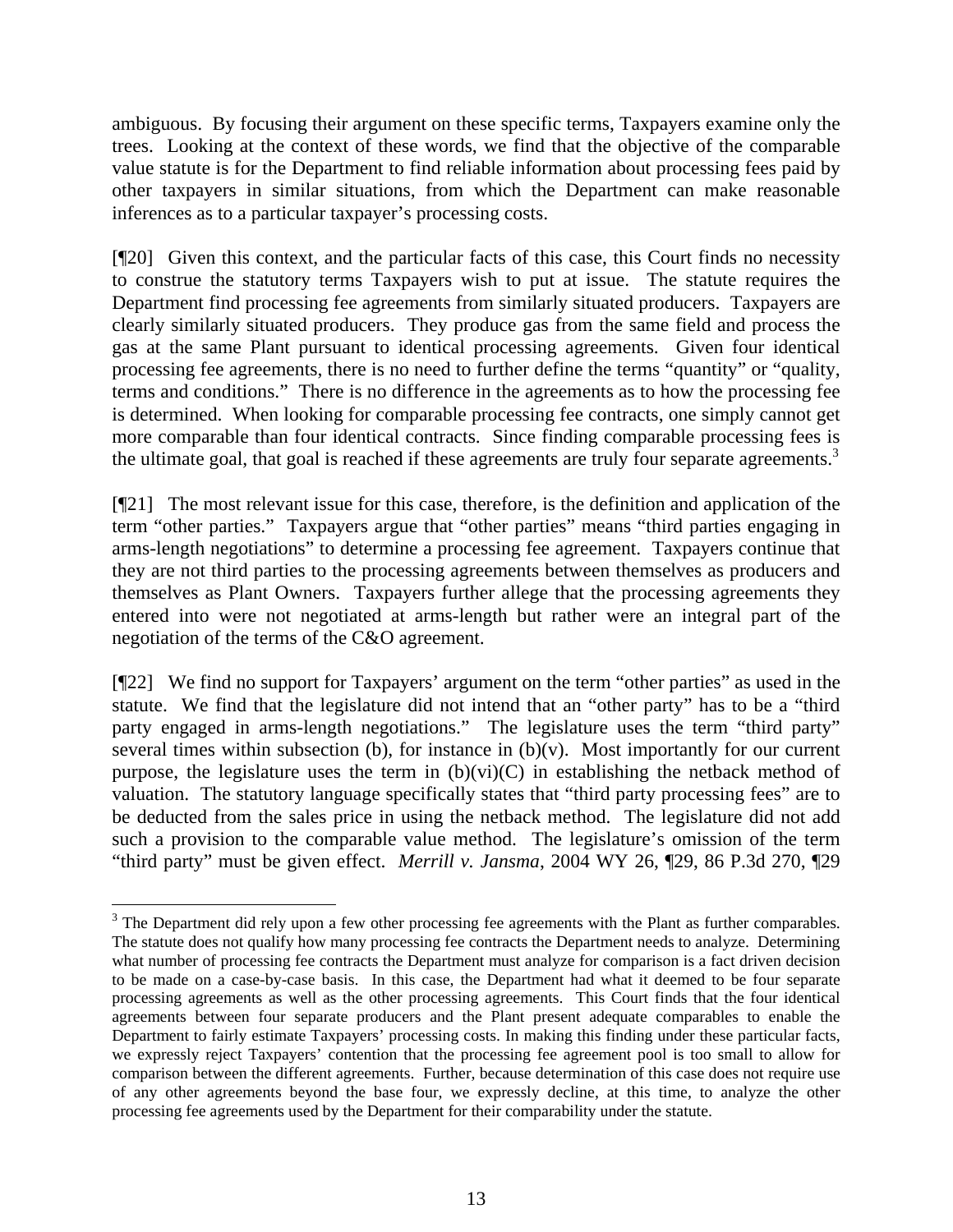(Wyo. 2004) ("[O]mission of words from a statute is considered to be an intentional act by the legislature, and this court will not read words into a statute when the legislature has chosen not to include them."). Construing all parts of the statute in pari materia, paying particular attention to the statutory language used, and more specifically the statutory language not used, we find the legislature did not intend for comparable processing fee contracts to necessarily be arms-length, third-party contracts in order to achieve the ultimate statutory goal of taxation based upon accurate fair market value.

[¶23] Finding that the language of the statute is not ambiguous as applied to the instant facts, we must reject Taxpayers' general argument that the terms of the comparable value statute are so ambiguous as to make the component parts of the method incomprehensible in the absence of departmental rules providing more precise definitions. We find no requirement for rulemaking to resolve any statutory ambiguity at issue in this case. Taxpayers believe that, in the absence of rulemaking, the Department is empowered with unfettered discretion to determine comparable value on an ad hoc basis. This argument goes too far. It is probably impossible to draft statutes with sufficient precision and foresight to resolve each of the hundreds of issues that are likely to arise during the life of a statute. This does not, however, make a statute void for vagueness or unenforceable barring rulemaking. In the instant case, Taxpayers were advised of the processing fee agreements the Department intended to use as comparables and had no difficulty presenting argument against the application of the comparable value method under the circumstances.

# *Application of § 39-14-203(b)(vi)(B) to the Instant Facts*

[¶24] Taxpayers present limited argument regarding the application of the statutory language to their particular facts. The primary argument put forward by Taxpayers is that the Plant is not a separate entity. Thus, the argument continues, Taxpayers as producers factually are not distinct from themselves as Plant Owners. The Department disagreed and concluded that each Taxpayer entered into each processing contract as a separate and distinct entity. The Department determined that the Taxpayers as producers were competitors in the applicable marketplace and the processing contracts had resulted from a willing processor and a willing producer negotiating fairly in that marketplace. The Department found these parties were positioned in their respective contracts as "other parties" for purposes of comparison under the statute.

[¶25] The Board reached the same result from slightly different reasoning. The Board, after a careful review of the terms of the C&O agreements, found that the Plant operated as a business entity separate from each producer. The Board "characterized that entity as a partnership based on the evidence in the record." Taxpayers take particular umbrage with the Board determination that the Plant Ownership arrangement is a "partnership." Taxpayers misread the Order of the Board. The Board only "characterized" the ownership arrangement as a partnership, it did not determine that the Plant Ownership arrangement was a partnership under Wyoming law. The pertinent holding was that the Plant operated as an entity separate and distinct from Taxpayers as producers. After conducting our own review of the C&O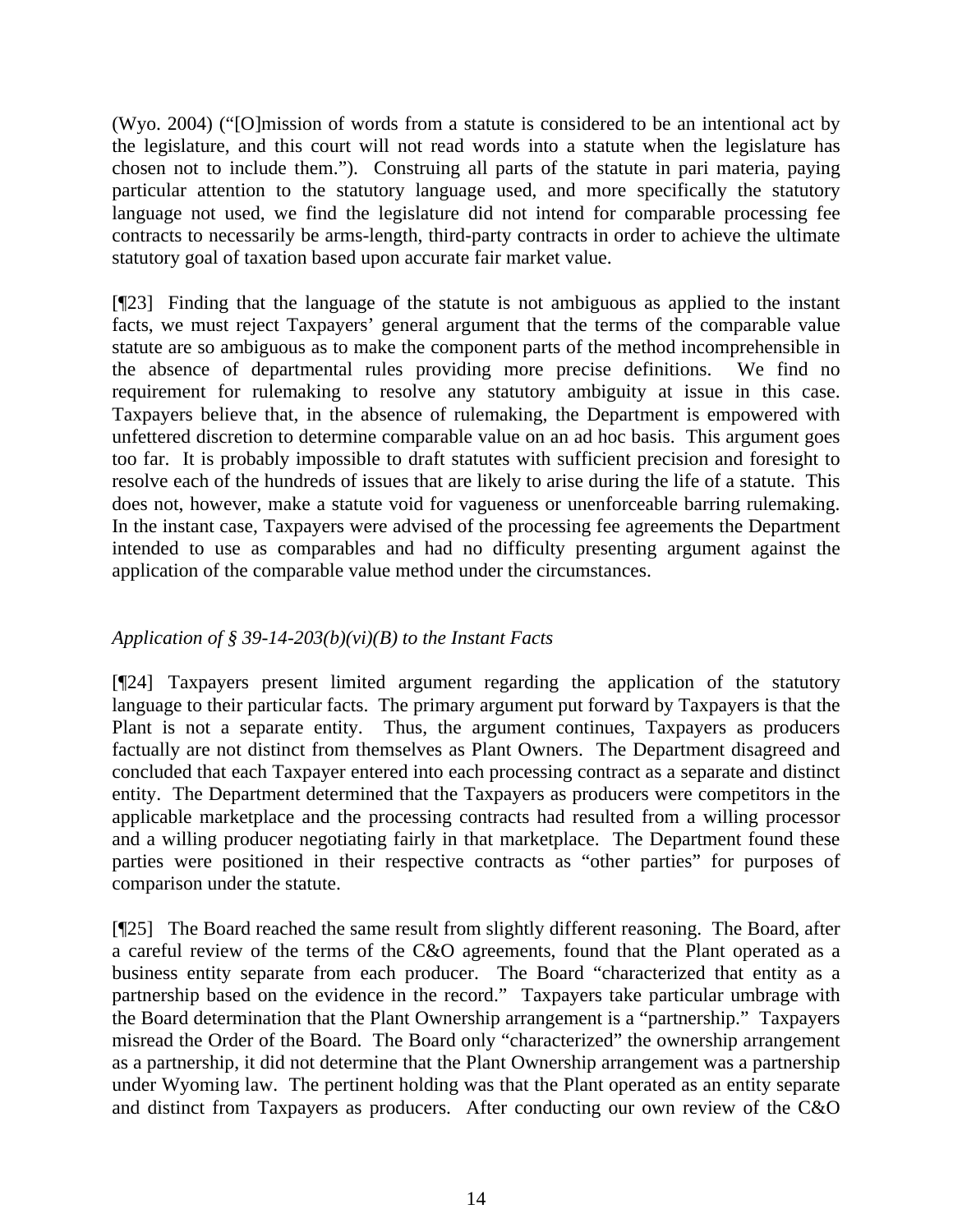agreement, this Court agrees that the Plant operates as an entity separate from Taxpayers as producers.

[¶26] Ultimately, substantial evidence supports the Department's selection of the comparable value method, and Taxpayers have not carried their burden of proving that the Department erred in choosing the comparable value method to determine the fair market value of their year 2000 production:

> The Department's valuations for state-assessed property are presumed valid, accurate, and correct. *Chicago, Burlington & Quincy R.R. Co. v. Bruch*, 400 P.2d 494, 498-99 (Wyo. 1965). This presumption can only be overcome by credible evidence to the contrary. *Id.* In the absence of evidence to the contrary, we presume that the officials charged with establishing value exercised honest judgment in accordance with the applicable rules, regulations, and other directives that have passed public scrutiny, either through legislative enactment or agency rule-making, or both. *Id.*

> The petitioner has the initial burden to present sufficient credible evidence to overcome the presumption, and a mere difference of opinion as to value is not sufficient. *Teton Valley Ranch v. State Board of Equalization*, 735 P.2d 107, 113 (Wyo. 1987); *Chicago, Burlington & Quincy R.R*., 400 P.2d at 499. If the petitioner successfully overcomes the presumption, then the Board is required to equally weigh the evidence of all parties and measure it against the appropriate burden of proof. *Basin*  [*Electric Power Coop., Inc. v. Dep't of Revenue*], 970 P.2d [841,] at  $851$  [(Wyo. 1998)]. Once the presumption is successfully overcome, the burden of going forward shifts to the Department to defend its valuation. *Id.* The petitioner, however, by challenging the valuation, bears the ultimate burden of persuasion to prove by a preponderance of the evidence that the valuation was not derived in accordance with the required constitutional and statutory requirements for valuing stateassessed property. *Id*.

*Amoco Production Co. v. Dep't of Revenue, State of Wyo*., 2004 WY 89, ¶¶7-8, 94 P.3d 430, ¶¶7-8 (Wyo. 2004). This Court finds no mistake of law or fact in the Department's selection of the comparable value method to calculate the fair market value of the production of Taxpayers at issue.

*Substantive and Procedural Due Process*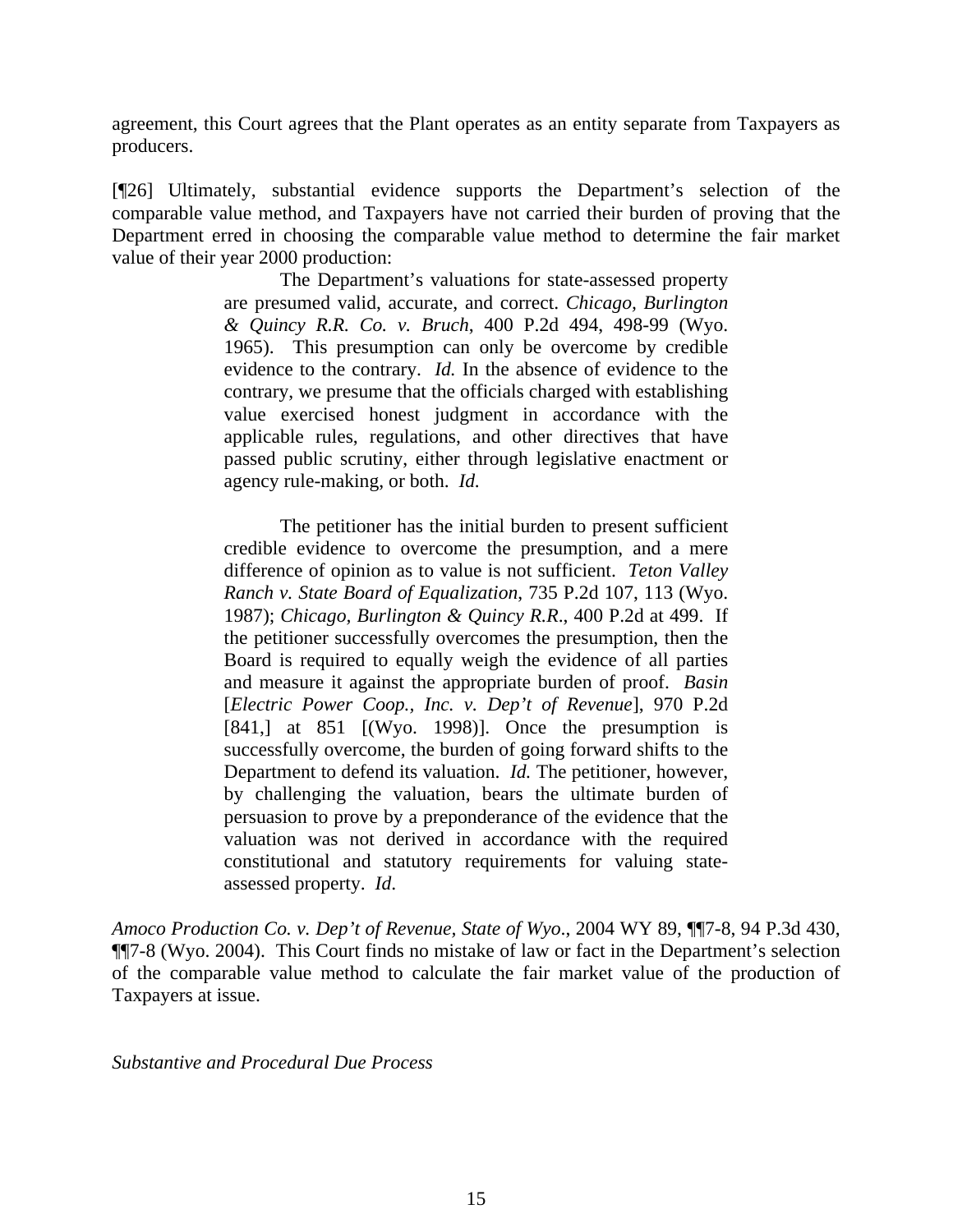[¶27] Taxpayers contend that the Department's decisions in this case, combined with the Board's justifications for those decisions, violated their rights to both procedural and substantive due process.

> The pertinent provisions of the Fifth and Fourteenth Amendments to the United States Constitution and Wyo. Const. art. 1, § 6 essentially provide that no person shall be deprived of life, liberty or property without due process of law.

*Reiter v. State,* 2001 WY 116, ¶19, 36 P.3d 586, ¶19 (Wyo. 2001). Due process is both procedural and substantive. *Id.* (citing *Mills v. Reynolds,* 807 P.2d 383, 395 (Wyo. 1991)). Procedural due process is satisfied "if a person is afforded adequate notice and an opportunity to be heard at a meaningful time and in a meaningful manner." *Robbins v. South Cheyenne Water and Sewage Dist.,* 792 P.2d 1380, 1385 (Wyo. 1990).

[¶28] Taxpayers contend that the Department did not provide the comparable value until months after the appropriate time, provided no justification that the specified contracts were comparable within the meaning of the statute, and provided no explanation how the statutory terms were met by using these processing contracts. Without appropriate action by the Department, Taxpayers claim they were uncertain what evidence sufficed to disprove the Department's action was statutorily authorized and the hearing they received did not meet procedural due process requirements. The Department contends that Taxpayers did not require this information and suffered no prejudice because they have previously applied the comparable value method with no information at all from the Department, did not request rule-making, and did not request any explanation. The Department maintains that Taxpayers' complaints about ambiguity and lack of rule-making spring from their determination to preserve the favorable tax treatment derived from using the proportionate profits methodology despite its inapplicability.

[¶29] Taxpayers presented all of these objections at a contested case proceeding and received a decision based upon a thorough examination of the facts, arguments, rules, and law. The law requires no more to satisfy procedural due process, and we find no constitutional violation. Taxpayers' substantive due process claim stems from the Board's alleged arbitrary actions because of a failure to provide guidance on how the statutory terms are defined. We have already stated that it is impossible to draft statutes to anticipate every scenario. We believe that to also be true of regulations. The record shows that the Department has a long history of reviewing contracts because contracts between taxpayers impact determinations of fair market value. We have rejected the notion that the legislature intended such a restrictive definition of the statutory terms that these processing contracts cannot establish a comparable value for taxation purposes. Taxpayers used the processing contracts to establish the processing fee. Their having used the contracts to establish the processing fee market, we do not accept the premise that agency use of those contracts violates Taxpayers' due process rights.